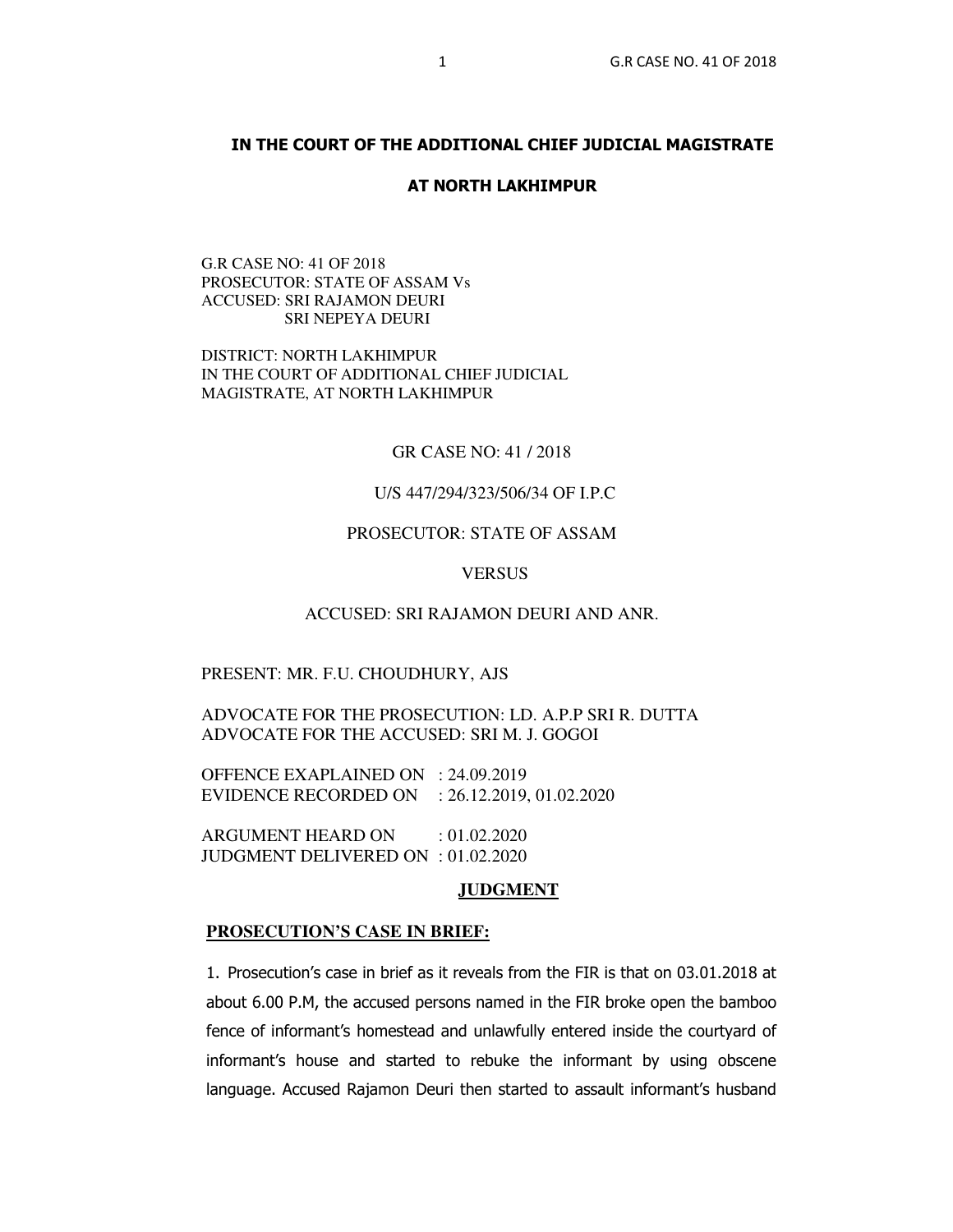Sri Bhupen Deuri by hitting him with a bamboo post and also punching blows and thereby caused severe injury. The informant then intervened and saved her husband. However, the accused persons pushed the informant and threatened to kill her in future. Accused Sri Nepeya Deuri assaulted informant's daughter Smt. Namanjali Deuri by slapping her. The informant thereafter lodged an FIR about the occurrence before the OC of Bihpuria police station.

2. On receipt of the F.I.R, a case was registered being numbered as Bihpuria P.S Case No. 09/18 and after investigation I.O of the case submitted charge sheet against accused persons Sri Rajamon Deuri and Sri Nepeya Deuri for the offences punishable u/s 447/294/323/506/34 of IPC. Copies of relevant documents were furnished to the accused persons u/s 207 CrPC. Considering the relevant documents and hearing both the parties, particulars of offences punishable u/s 447/294/323/506/34 of IPC are read over and explained to the accused persons to which they pleaded not guilty and stood to face the trial.

 3. The prosecution in support of its case examined three witnesses, whereas the defence did not examined any witness. Finding no incriminating materials against the accused persons their cross-examination u/s 313 of CrPC was dispensed with. I have heard the learned counsel for both the parties.

4. Upon hearing and on perusal of record I have framed the following points for determination-

#### 5.**POINTS FOR DETERMINATION:**

(i) Whether the accused persons on 03.01.2018 at about 6.00 PM at Kachikata Deurigaon under Bihpuria police station, in furtherance of their common intention, unlawfully entered in the courtyard of the house of informant Smt. Anarkuli Deuri with the intention to cause hurt to informant's husband and daughter, and thereby committed an offence punishable u/s 447/34 of IPC?

(ii) Whether the accused persons on 03.01.2018 at about 6.00 PM at Kachikata Deurigaon under Bihpuria police station, in furtherance of their common intention, voluntarily assaulted informant's husband and Sri Bhupen Deuri and informant's daughter Smt. Namajnali Deuri and thereby caused injury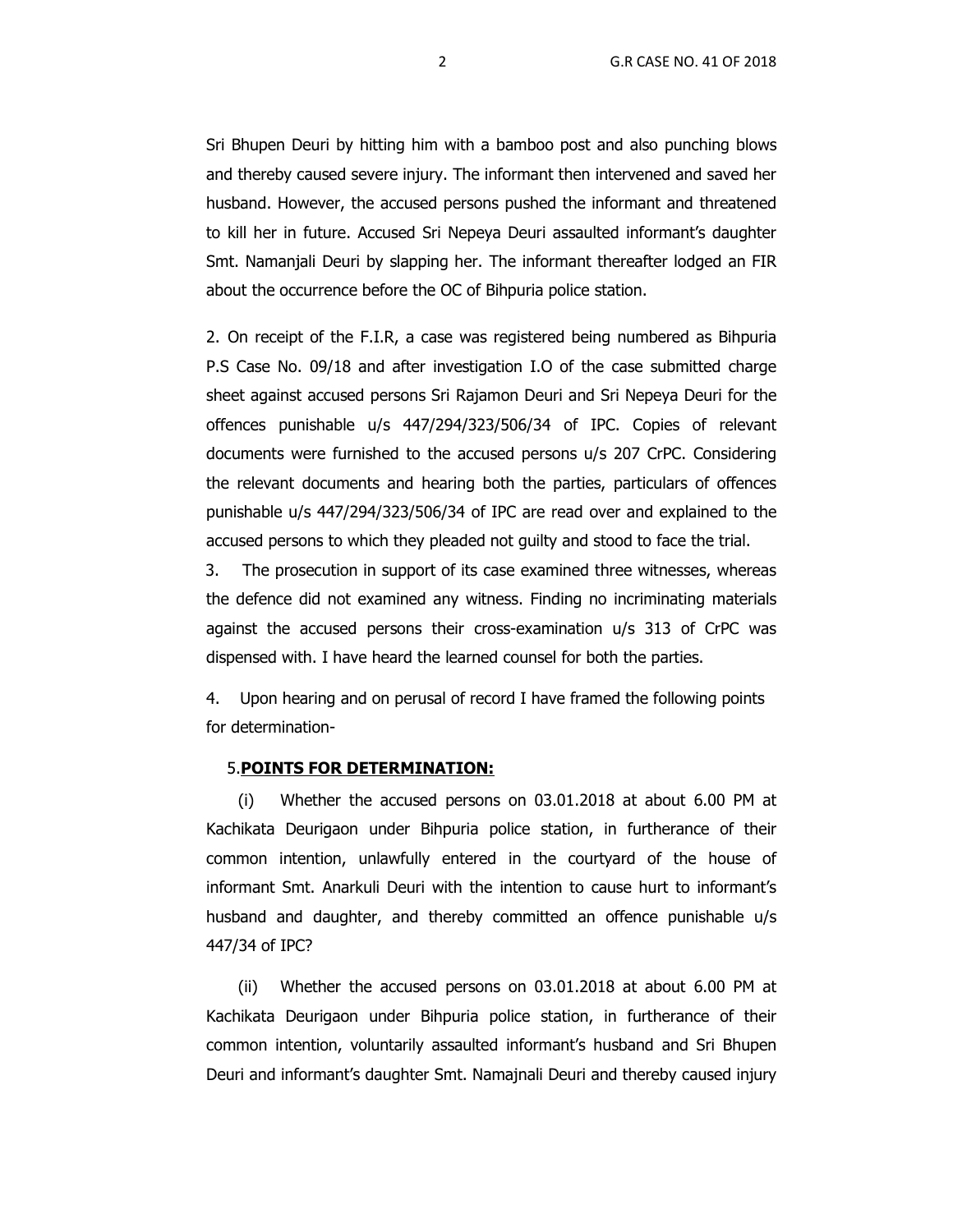to them, with the intention to cause hurt, and thereby committed an offence punishable u/s 323/34 of IPC?

(iii) Whether the accused persons on 03.01.2018 at about 6.00 PM at Kachikata Deurigaon under Bihpuria police station, in furtherance of their common intention, rebuked the informant or her husband or daughter by using obscene language in or near any public place to the annoyance of informant or others, and thereby committed an offence punishable u/s 294/34 of IPC?

(iv) Whether the accused persons on 03.01.2018 at about 6.00 PM at Kachikata Deurigaon under Bihpuria police station, in furtherance of their common intention, threatened the informant or her husband or said daughter with injury to their person or reputation with the intent to cause alarm and thereby committed an offence punishable u/s 506/34 of IPC?

# **DISCUSSION OF EVIDENCE, DECISION AND REASONS THEREOF:**

# **POINT NO.1, 2, 3 & 4**

6. For the sake of convenience and as because point no. 1, 2, 3 and 4 are inter-connected, hence they are taken up herein together for discussion & decision as follows:

7. As regards the aforesaid points for determination, informant/PW-1 Smt. Anarkuli Deuri, informant's husband/PW-2 Sri Bhupen Deuri and informant's daughter/PW-3 Smt. Namanjali Deuri in their respective evidence-in-chief have stated that about 2 years back on a day at about 6.00 P.M they had an altercation with the accused persons. Thereafter, the informant/PW-1 lodged an FIR about the occurrence. Exhibit-1 is that FIR in which Exhibit- $1(1)$  is the signature of informant/PW-1. After lodging of that FIR, the aforesaid dispute between both the parties got settled amicably for which they are not interested to proceed with this case any further. During their cross-examination, the said three witnesses have stated that they do not have any objection if the accused persons are acquitted from this case.

8. At the time of argument, learned counsel for defence submitted that the prosecution has failed to prove its case as alleged and hence the accused is liable to be acquitted from this case.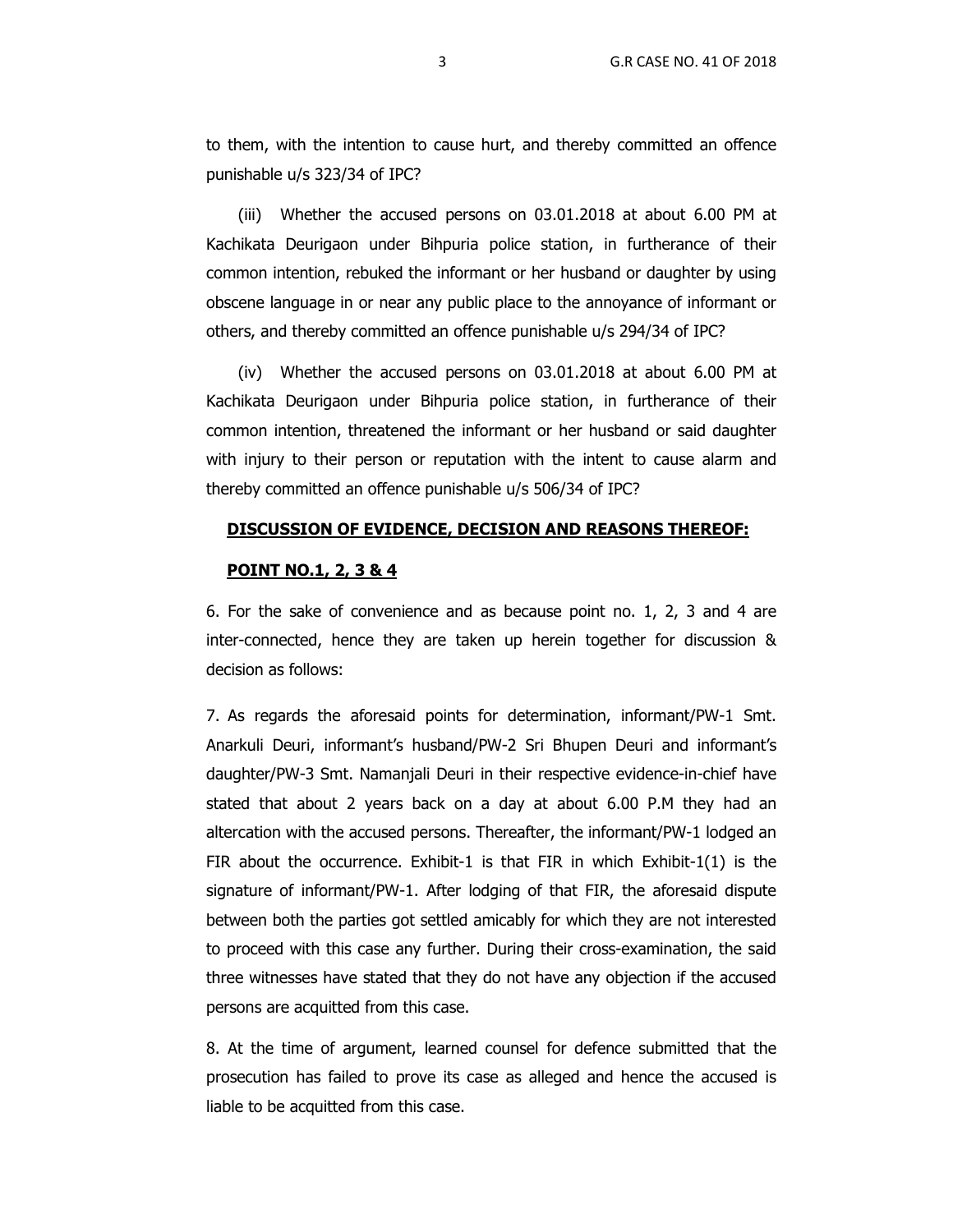9. On going through the evidence deposed by prosecution witnesses as narrated above, it is seen that at the time of occurrence the informant and her husband and said daughter allegedly had an altercation with the accused persons. There is nothing in the evidence of said prosecution witnesses which can show that the accused persons unlawfully trespassed into the courtyard of the house of informant, or used obscene language, or threatened and caused hurt to informant and her husband and said daughter. The prosecution witnesses have not stated anything about any unlawful trespass, or use of obscene word, or causing of hurt, or giving threat by the accused persons as alleged in the FIR. Therefore, it is clear that the witnesses examined by prosecution have not deposed any incriminating materials against the accused persons and have failed to prove the case of prosecution as alleged in the FIR.

DECISION: Point no.1, 2, 3 & 4 are therefore decided in the negative and goes against the prosecution.

## **ORDER**

10. In view of the discussion made above and the decision reached in the foregoing point for determination, it is held that the witnesses examined by prosecution have failed to prove that accused Sri Rajamon Deuri and Sri Nepeya Deuri have committed the offences punishable under section 447/294/323/506/34 of I.P.C as alleged, and as such, the above named accused persons are acquitted of the charges under section 447/294/323/506/34 of I.P.C and they be set at liberty forthwith.

The bail bond of the accused person shall remain in force for another six months from today.

This judgment is given under my hand, and seal of this court on this the  $01<sup>st</sup>$ day of February, 2020.

The case is disposed of on contest.

 F.U. Choudhury Additional Chief Judicial Magistrate North Lakhimpur